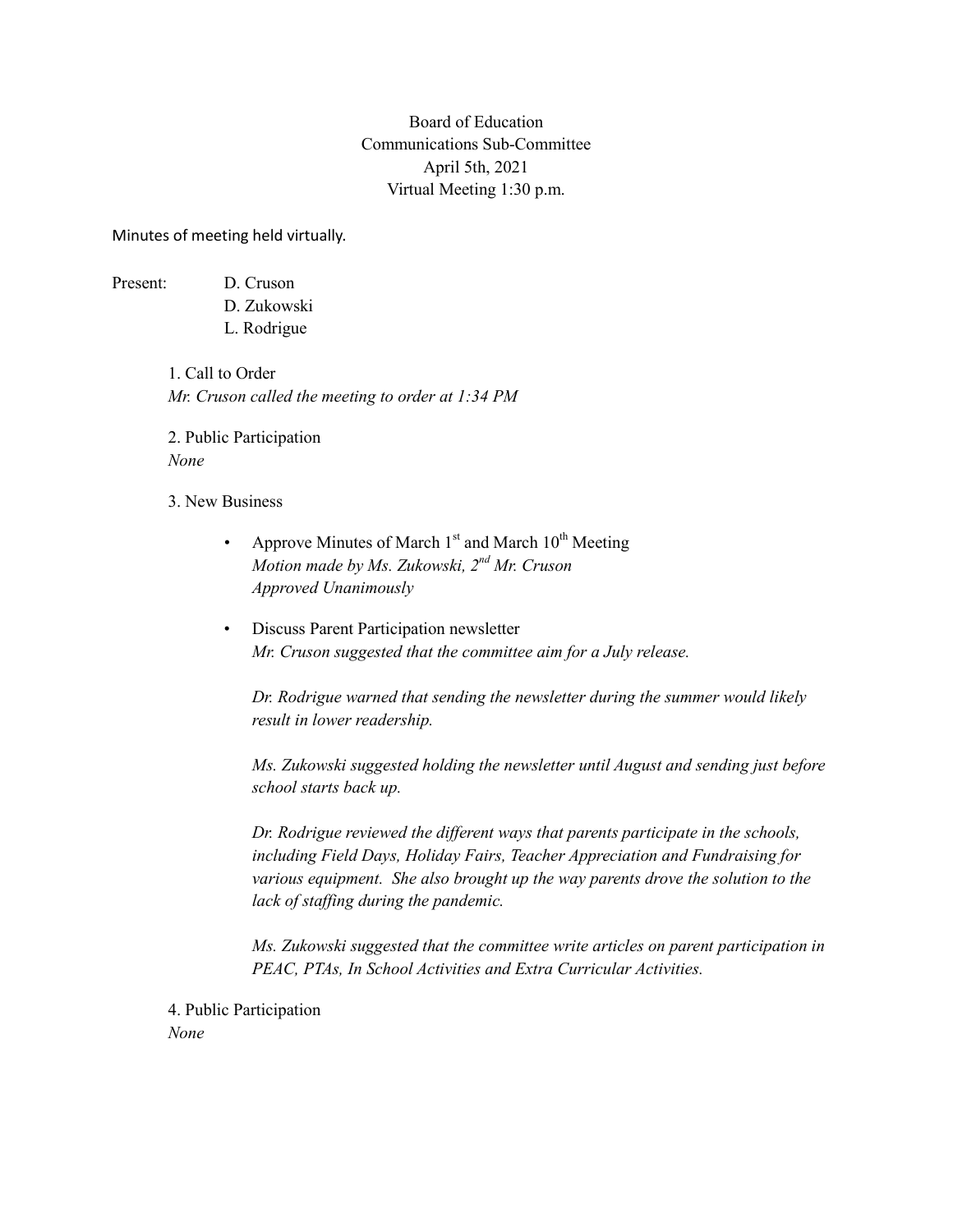5. Adjournment *Motion made by Mr. Cruson, 2nd Ms. Zukowski. Approved Unanimously. Adjourned at 2:37 PM*

Respectfully submitted:

 Daniel Cruson Jr. Chair

 $\mathcal{L}_\text{max}$  , where  $\mathcal{L}_\text{max}$  , we are the set of the set of the set of the set of the set of the set of the set of the set of the set of the set of the set of the set of the set of the set of the set of the set of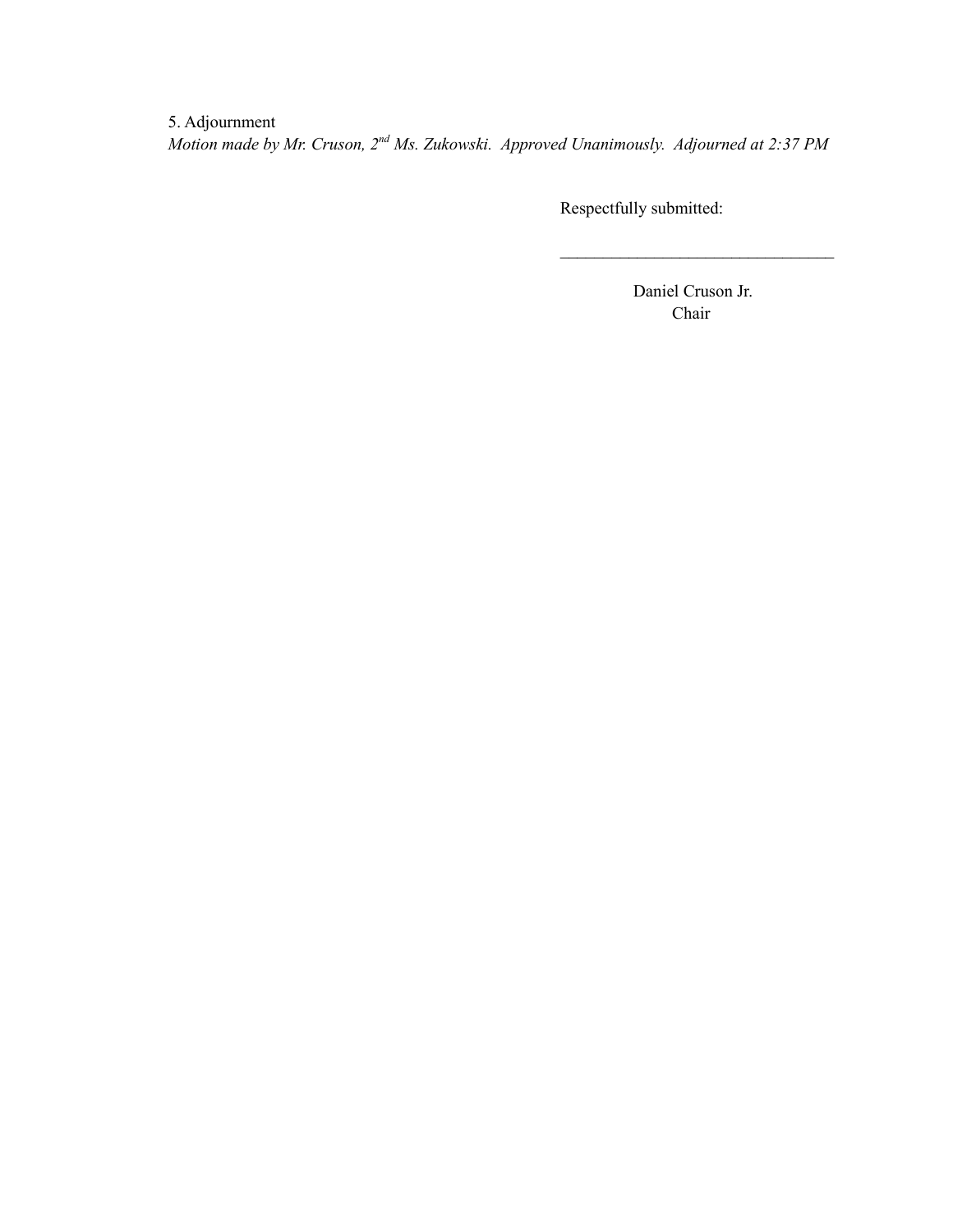# **A Walk Through the Budget**

Welcome to the first annual "Walk Through the Budget," where we try to take a 193 page document and sift it down to a rather long article. Overall, the BoE budget is requesting just over \$2M more than last year (an increase of 2.58%). We will do our best to ensure the major elements that are unique to this budget are called out in as straightforward a manner as possible. This article is based on the budget as approved by the Board of Education on February 2, 2021. The final budget will include subsequent review and revisions by the Board of Finance and the Legislative Council. All comparisons of staff and expenses use the information provided in the originally adopted 2020-21 budget.

The budget document, available at[: 2021-2022 BoE Recommended Budget,](https://www.newtown.k12.ct.us/_theme/files/Board%20of%20Education/BOE%20Budgets/2021-2022%20Budgets/BOE%20%20Budget%20-%20Final.pdf) begins with an introduction of our strategic plan, district priorities, and other information, summarized in the above articles. [DJZ: I'm thinking that this is what Dr. Rodrigue will be covering.] What follows is a discussion for each of the core areas of district operations that includes significant changes and/or cost drivers that underlie the financial needs presented. This discussion does not include contract-related increases since they transcend a single budget year.

The district is offering an early retirement package to senior teachers, expected to save several hundreds of thousands of dollars. This savings will help offset salaries for next year's requested teachers. In addition, the district now participates in a "Virtual Net Metering" program across 6 schools, that is anticipated to offset energy costs by about \$200,000. [DJZ: Is the number correct?] Both offsets are included in the budget. Finally, the district is actively pursuing grants to offset expenses associated with Diversity and Equity efforts. These grants were in process at the time this article was written.

#### **Elementary and Reed Schools, pages 36-84.**

#### *Change from 2020-21 budget to 2021-22 budget: increase \$750,921 (+4.8%)*

The increase for both the elementary schools and Reed are primarily due to added staff. Staff were added during the 2020-21 school year because of pandemic-related student support, additional teachers, and administrative shifts in the budget. In toto, about 4.7(FTE) teachers were added since the start of the 2020-21 school year. Additional teachers have been added in the 2021-22 school year as a result of student enrollment projections.

When the district moved to distance learning, some students experienced difficulties that impacted their learning. To address that problem, elementary schools added instructional paraeducators, who work closely with struggling students, and expanded the math and reading intervention programs for those needing more focused help. This added assistance is being carried forward for the 2021-22 school year. The latter is funded through federal COVID relief funds and is not included in the 2021-22 budget.

Both Head O'Meadow (HOM) and Reed added teaching staff both. The HOM kindergarten classes exceeded class-size guidelines, so an additional kindergarten teacher was added. Reed added an additional 0.67(FTE) teacher to address science?????. [DJZ: Note that the 2020-21 budget "includes classroom teachers, 21st century skills teacher and for 20-21 a Spanish teacher" in the original 28 classroom teachers."] Also administratively, the expenses for two world language (Spanish) teachers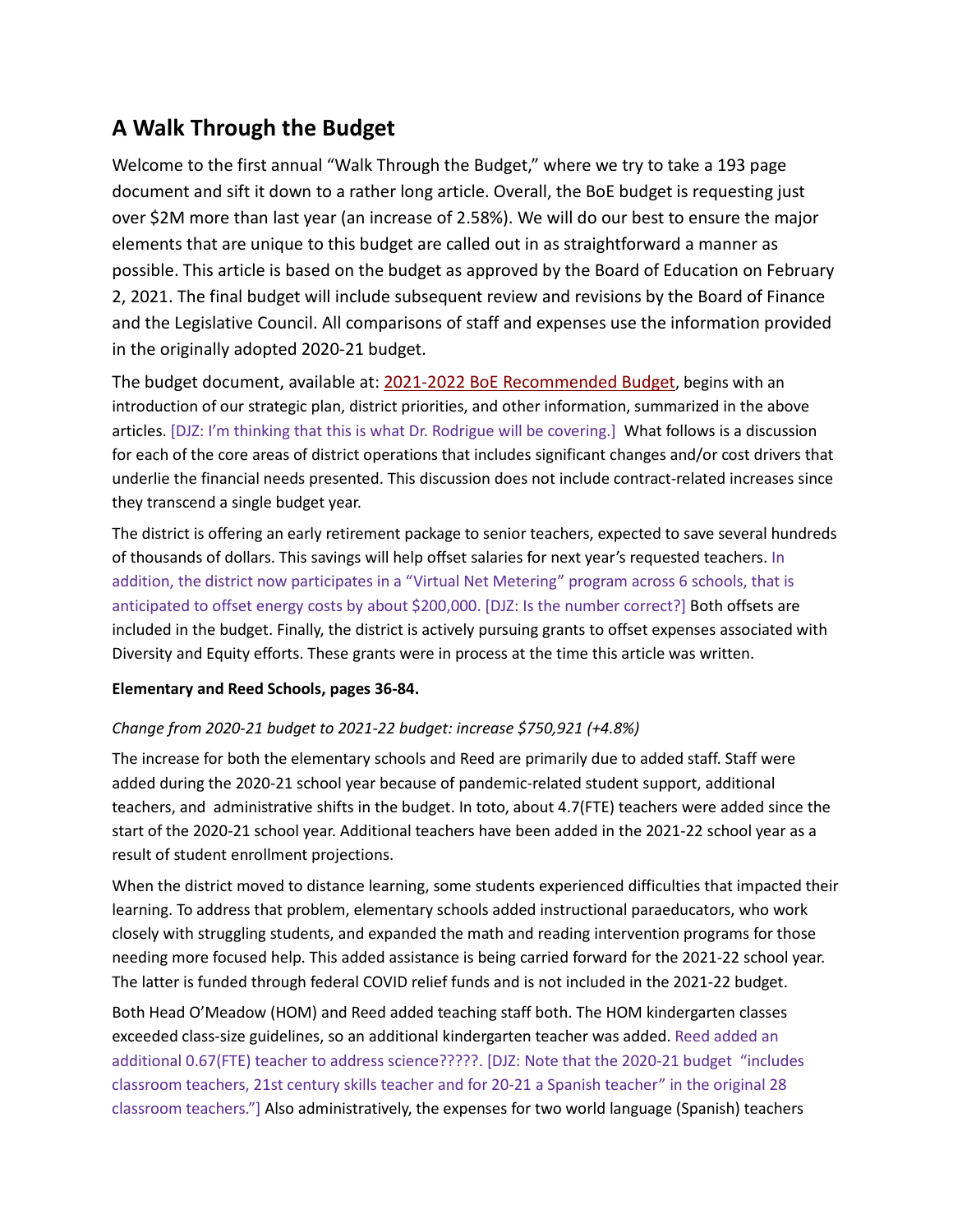were transferred from the Curriculum section of the budget to the elementary schools. This transfer from one account to another did not impact the overall budget. Likewise, there was a re-balancing of physical education teachers among the elementary and intermediate schools, again incurring no additional increase in budget.

The enrollment projects for the 2021-22 school year indicated that and an additional 4(FTE) teachers were needed to meet class-size quidelines, 2 new teachers across the four elementary schools and 2 for Reed. In addition a 1/3(FTE) world language (Spanish) teacher was also added to Reed intermediate school.

Estimating student enrollment all while not knowing the number of students moving into or out of the district is, at best, an art. When a community experiences a pandemic that art becomes quite abstract. During normal years, estimates for classroom enrollments are based on what has happened from grade to grade over the past few years – for example on average, over the last five years, how many more (or fewer) third grade students were there than second graders in the prior school year.

This year 67 students dis-enrolled from the district, most of whom would have been in K-6. Until September arrives, we will not know (for sure) how many of those students will re-enroll. Because of this dis-enrollment, our usual method for estimating enrollment will likely not be accurate. Instead, we decided to rely on the 2019 Prowda projections – 2021-22 is year 2 of those projections, and evidence showed that the year 1 projections were quite accurate for aggregate school-based populations when the dis-enrolled students were accounted for.

The housing market is also acting very differently this year. The turnover of single family houses is about 40% more than last year, something that was not accounted for in the Prowda analysis. We do not know how many families are moving into the district (and what schools their children will attend) and, as importantly, how many are moving out (and what schools their children will be leaving). To provide some room in the budget to respond to unexpected enrollment, the budget includes funds for an additional teacher as a potential salary adjustment (on page 155). This adjustment calls out the most likely placement for the teacher based on the information we had at hand in December, but that placement can be changed as needed.

#### **Newtown Middle School, pages 85-100.**

## *Change from 2020-21 budget to 2021-22 budget: decrease \$266,182 (-5.1%)*

The middle school budget was reduced by 1.5 clusters to 6 clusters because of a drop in enrollment. However some other teachers were added because of a change in schedule that enhanced the world language (Spanish, French) program. In addition two special education teachers have been added, using federal COVID relief funds, to better address learning for some special education students. Because a federal grant is used, these teachers are not included in the budget. If the expanded program works as expected, then these teachers eventually be added to the budget.

To date, some students entering middle school in need of reading assistance are unable to attend foreign language classes because of scheduling conflicts. Even after some no longer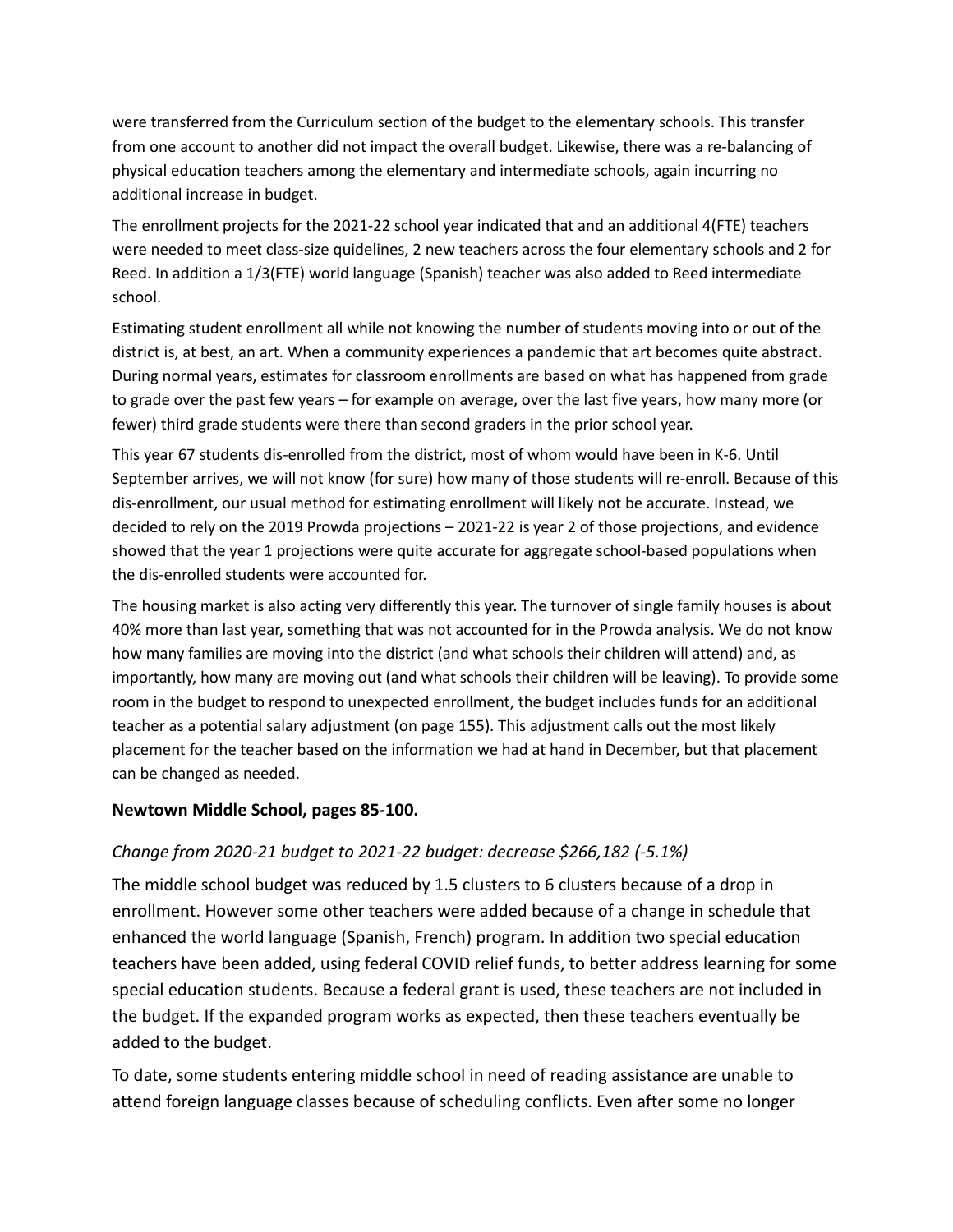needed reading assistance, they would not be able to join classes already in session. The following year, these students would still not be able to take a language and so every student who started middle school needing reading intervention, no matter for how long, would move up to high school with no  $7<sup>th</sup>$  or  $8<sup>th</sup>$  grade language.

To address this problem, a new middle school schedule that promotes world language to "core curriculum" status (as many school districts have already done) has been developed. Next year, all students, regardless of need for interventions, will now be able to take world language because 3 extra teachers (3.2 FTE) would be available to teach 5 classes of world language each day. This change caused a ripple effect since world language was once a unified art<sup>[1](#page-4-0)</sup> [DJZ: see footnote] course that was taught a few times each week. When it moved to be a core curriculum course, it opened up a slot that will be filled with another elective, needing another teacher. Also, the Family and Consumer Science (FaCS) teacher is retiring, opening up another slot. So, two teachers are included in the budget for back-filling two unified arts slots.

## **Newtown High School, pages 101-127.**

# *Change from 2020-21 budget to 2021-22 budget: increase \$94,903 (+0.1%)*

The Newtown High School student population is falling. The budget reduces the number of teachers by roughly the same amount. The 0.1% increase is primarily caused by contracted salary raises.

## **Special Education, pages 128-137.**

## *Change from 2020-21 budget to 2021-22 budget: increase \$293,866 (+2.5%)*

[DJZ: There is a budget increase for 2021-22 from the perspective of the 2020-21 adopted budget, caused by an increase of over 4FTE that we added this year. I don't have enough information to write about motivations/goals.]

## **Pupil Personnel, pages 138-144.**

 $\overline{a}$ 

## *Change from 2020-21 budget to 2021-22 budget: increase \$355,735 (+8.7%)*

[DJZ: The Summary presented to the BoF says 3 social workers came off grants, but I only see 2. I do see the NMS guidance counselor who departed, that mitigates the addition. Bottom line, I'm not sure what to say here.]

This budget maintains the increase to 8 hour days for nurses that was initiated as part of the district's COVID operations. At the time, nurses needed to be on hand and prepared to ensure that students were healthy enough to be in school. However, even before the pandemic, nurses were often at schools well beyond their 7-hour day. They felt it important to be present for

<span id="page-4-0"></span><sup>1</sup> People may not know what a unified art course is, so we can add a description here.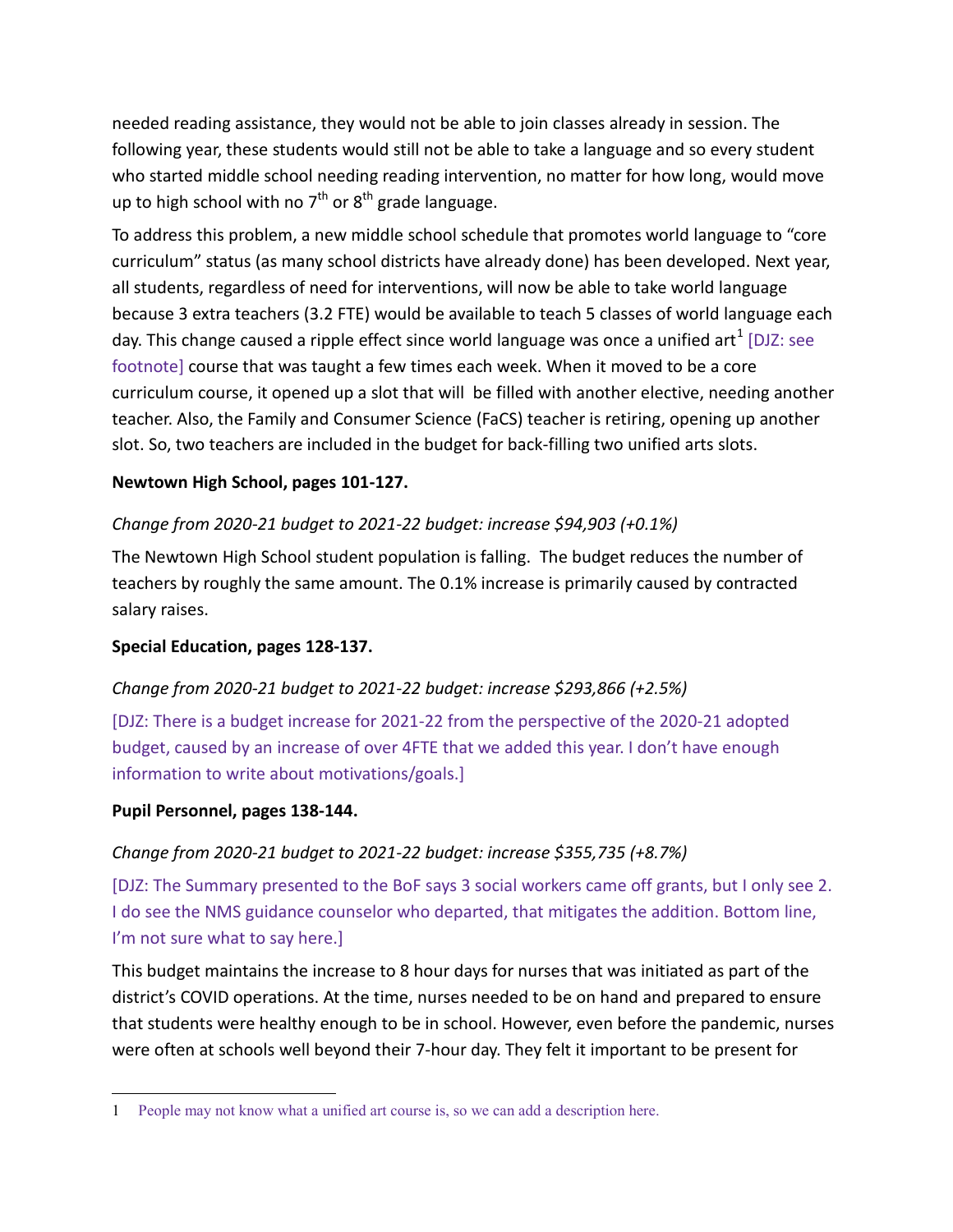medically-fragile students from the time they set foot in the school and until the time they were safely home????. [DJZ: If possible, it would be better to use numbers, like when the first student arrives to when the last student leaves for all levels of schools. Also, are nurses part of the response team if a student gets ill while on the bus?]

#### **Curriculum, pages 145-148.**

#### *Change from 2020-21 budget to 2021-22 budget: increase \$15,720 (+1.4%)*

The increased expenses for Curriculum is, in part, connected to the pandemic – though not in the obvious way; The pandemic accelerated the adoption of a digitally-enhanced learning model. To improve distance education, teachers needed something that could engage students across the virtual void. The solution that many found was online educational platforms, software that could provide engaging activities as part of the learning experience. While the software had been used in pockets throughout the district prior to the pandemic, it's use was not uniform across grades or even among classes within grades.

As learning went to full distance in March, to hybrid in September and to full in-person as the year progressed, teachers and students both became familiar with online tools that helped facilitate both connection and learning. Our earlier [July 2020](http://www.newtown.k12.ct.us/_theme/files/Board%20of%20Education/BOE%20Newsletters/2020-2021/District%20Highlights%207020.pdf) and [February 2021](http://www.newtown.k12.ct.us/_theme/files/Board%20of%20Education/BOE%20Newsletters/2020-2021/District%20Highlights%20Vol%201%20Issue%203_Feb_2021.pdf) newsletters capture snapshots of these experiences in the "A Closer Look" articles. Looking through the list of contracted services on page 147 of the 2021-22 budget, one sees the names mentioned by the teachers in those articles. Other education platforms and related software are included throughout the budget, e.g., in technology, special education, and schools.

The added cost for online content is also seen in the Textbooks section, where multi-media activities are an integral part of the K-5 Mathematics Resource. The combination of textbook and interactive, online activities engage the students and is expected to further improve academic performance.

#### **Technology, pages 148-151.**

## *Change from 2020-21 budget to 2021-22 budget: increase \$26,174 (+1.7%)*

As shown in the 2021-22 budget, the main cost driver is for a 0.6(FTE) software specialist position. This position was added in response to the increase, both in number and function/capability, of software packages used by district students and personnel.

What is not shown in the budget is the actual expenses incurred by the district for the 2020-21 school year. The 2020-21 budget presented to the Legislative Council last year, as recommended by the Board of Finance, included \$525,000 for technology equipment. In April, the Legislative Council voted to offset the costs, using money available from a FEMA reimbursement, reducing the amount listed in the budget to \$410,000. The Town then provided the district with the addition \$115,000 needed to make up the difference. So while the budget – using the budgeted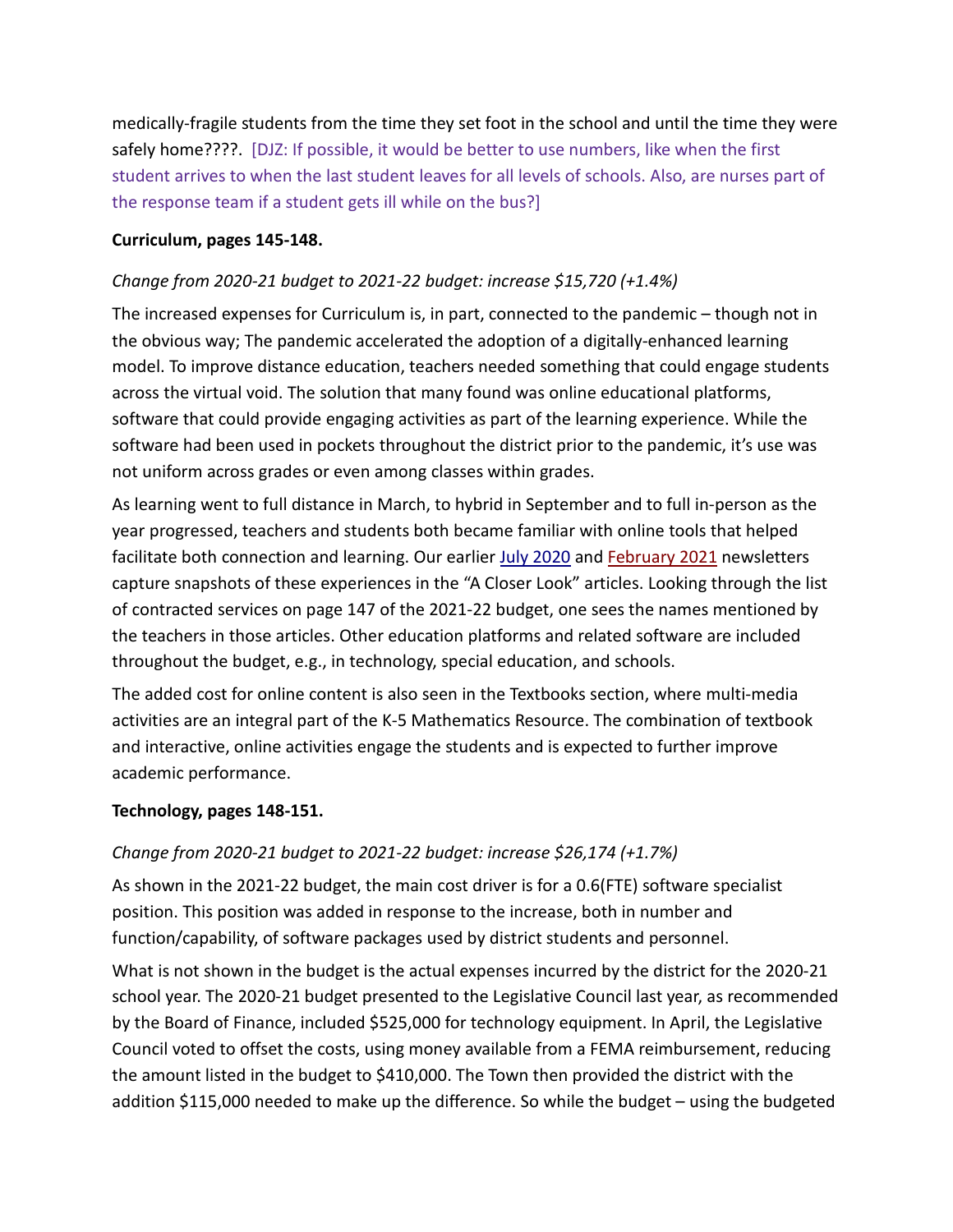\$410,000 – shows a 1.7% increase, the overall operational budget is reduced by about over 5%, when accounting for the operational expenses covered via the FEMA funds.

This is the first budget that fully reflects a sustaining educational device model. There is a Chromebook now available to every student in K-8. Also, every teacher and paraeducator who assists with lessons also has access to their own Chromebooks. From this year forward, no further grade-level expansion of student devices will be needed though devices will need to be replaced when broken or obsolete. And, some additional devices may be needed for new students over time. For Newtown High School, entering freshmen are provided with a new device to use throughout their time at the high school. The district will continue to add other, non-educational equipment including administrative devices, specialized lab technology, and infrastructure equipment.

#### **General Support Services, pages 152-157.**

#### *Change from 2020-21 budget to 2021-22 budget: increase \$235,070 (+8.2%)*

[DJZ: Dr. Rodrigue. I know that this is really close to your heart. Please do make any changes, including total replacement, as you see fit.] The district's diversity and equity efforts, including a Diversity Compliance Coordinator and the use of an outside organization to provide its knowledge and experience to staff and processes, are the primary cost drivers for this chapter. The district has committed attention, effort, and time to ensure that both the educational and working culture of the district are welcoming to all students and staff. There is still much work to be done, including improving relationships with families and staff of color and better teaching students about the benefits of inclusion within the halls of our schools and the contributions of all Americans to our history, science, arts, and more. At this time, the district is actively pursuing potential grant funding to offset these expenses.

(The salary for the added teacher, if needed, mentioned in Elementary and Reed Schools accounts for over a quarter of the the increase on funds.)

#### **Plant Operations and Maintenance, pages 160-170.**

#### *Change from 2020-21 budget to 2021-22 budget: increase \$220,459 (+2.9%)*

Based on the budget document, the bulk of the increase for Plant Operations and Maintenance appears to be "Building & Site Maint. Projects." However like technology above, this does not tell the complete story. As was done for technology, the Legislative Council voted for the Town to provide the district with money to pay for maintenance projects from the FEMA reimbursement, removing the \$335,000 included in the 2020-21 budget recommended by the Board of Finance. So, while the budget – using the zeroed-out maintenance project line – shows a 2.9% increase, the overall operational budget is actually reduced by about 1%, when accounting for the operational expenses covered via the FEMA funds.